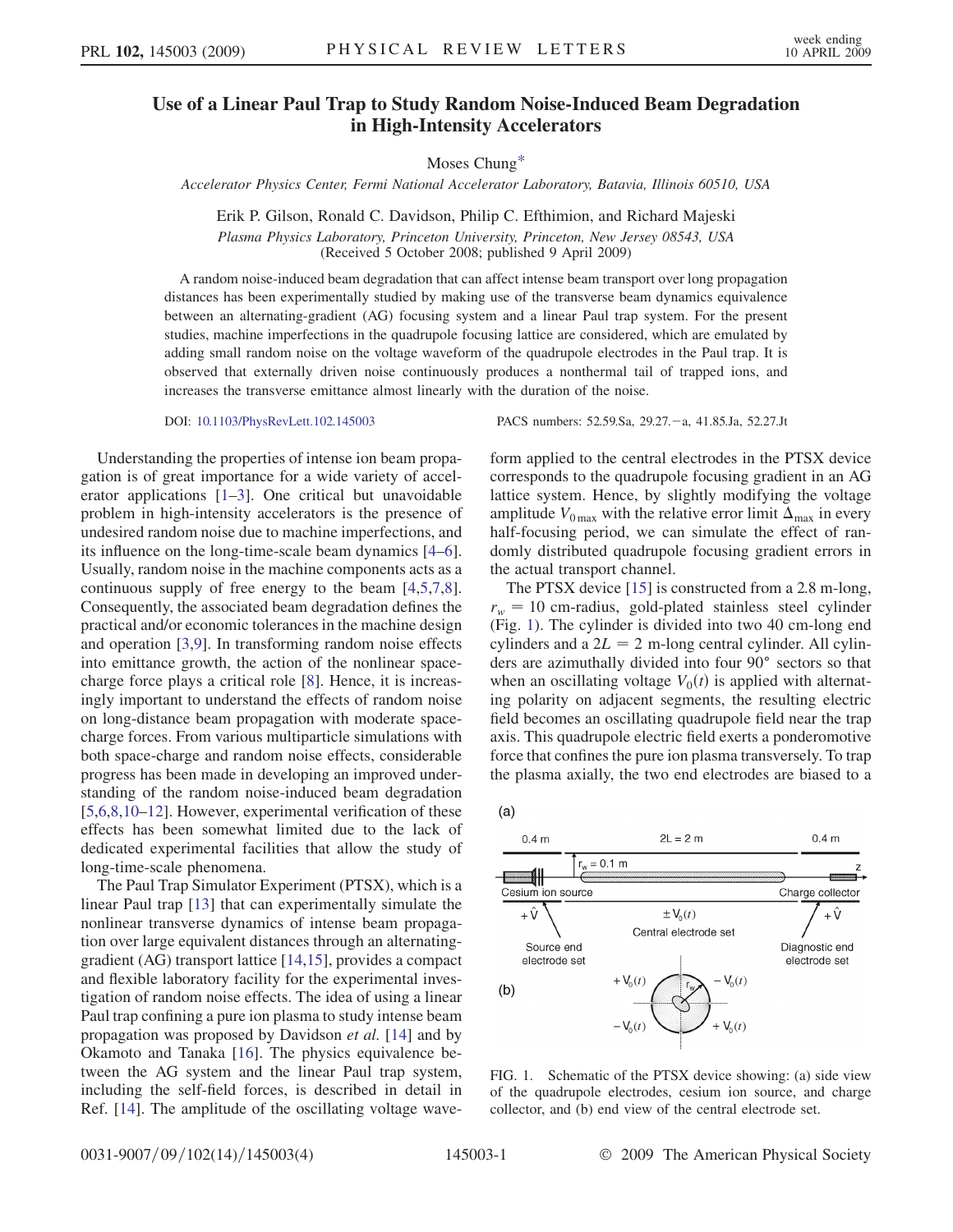constant positive voltage  $+\hat{V}$  after the charge bunch is injected into the central section. The cesium ion source is located on the trap axis near the center of one of the short electrode set so that ion injection is not affected by the fringe fields. The charge collector is mounted on a linear motion feedthrough at the other end of the short electrode set, and can be moved in the transverse direction along a null of the applied potential. Through the sensitive electrometer with LABVIEW interface, the radial ion charge profiles can be measured accurately to as low as the 1 fC range, which is adequate to detect the formation of halo particles. The PTSX device manipulates the charge bunch using an inject-trap-dump-rest cycle, and the one-component plasmas created in the trap are highly reproducible [15]. A sinusoidal waveform  $V_0(t) =$  $V_{0\text{max}}$  sin $(2\pi f_0 t)$  is applied by an arbitrary function generator. Random noise is excited through another LABVIEW interface which samples a uniformly distributed random number  $\delta$  in the range  $|\delta| \leq \Delta_{\text{max}}$ , and adjusts  $V_{0\text{max}}$  to  $V_{0\text{max}}(1+\delta)$  in every half-focusing period  $1/2f_0$ . Application of the noise signal begins after the injected ion bunch becomes sufficiently stabilized (typically in about 12 ms), and ends before the dumping stage begins. In the dumping stage, most of the trapped ions are collected within 2 ms without significant changes in the radial density profile. Since the collected charge is necessarily averaged over many focusing periods during the dumping process, the value of the rms radius calculated from the measured radial profile can be interpreted as the rms radius of the beam in the smooth-focusing approximation [17]. In order to minimize the effects of neutral collisions on the plasma behavior, the base pressure of PTSX is kept below  $5 \times 10^{-9}$  Torr, and the trapped plasma is collisionless to very good approximation. The vacuum phase advance used in this experiment is  $\sigma_v = 52^\circ$ , which is considerably below the envelope instability limit [17].

In intense beams, the relative importance of spacecharge effects can be described in terms of the normalized intensity parameter  $\hat{s} = \omega_p^2(0)/2\omega_q^2$  [17], where  $\omega_p^2(r) =$  $n(r)q^2/m\epsilon_0$  is the plasma frequency squared, and  $\omega_a$  is the average smooth-focusing frequency of the beam particles' transverse oscillations in the applied focusing field. Here,  $\epsilon_0$  is the permittivity of free space, r is the radial distance from the beam axis, and  $q$  and  $m$  are the ion charge and mass, respectively. The radial ion density profile  $n(r)$  is related to the total axially integrated charge  $O(r)$  through the collector plate centered at radius r by  $n(r) \approx$  $Q(r)/q\pi r_c^2 L_p$ . Here,  $r_c$  is the size of the circular collecting plate and  $L_p$  is the plasma length. The PTSX device covers the operating range of  $0 < \hat{s} < 0.8$  by controlling the amount of charge injected by adjusting the voltages on the emitter surface, acceleration grid, and deceleration grid of the ion source [15]. In performing the actual experiments on random noise effects, however, it is important to minimize any other sources of beam state change that might be comparable to the random noise effects, such as injection beam mismatch, and two-stream interactions [18], which become more significant for higher values of  $\hat{s}$ . Hence, for the experiments presented in this study, we use a moderately low space-charge-density beam ( $\hat{s} \sim 0.2$ , or equivalently, effective tune depression [19]  $\nu/\nu_0 \sim$ 0:95) that has been carefully optimized through the injection scheme described in Ref. [18]. If the moderately low space-charge-density beam has a thermal equilibrium distribution, it is expected that the beam has a Gaussian-like radial profile [19]. Indeed, Fig. 2 shows that the measured radial charge profile is approximately a Gaussian function of r with temperature comparable to the thermal temperature of the cesium ion source  $(\sim 1000 \degree C)$ , indicating the validity of the assumption of a thermal-equilibrium-like beam. The optimized plasma is obtained 12 ms after the ion injection is completed, and can be held in a thermalequilibrium-like state for about 38 ms (Fig. 2), which is equivalent to quiescent beam propagation over about 2280 full AG focusing periods for  $f_0 = 60$  kHz. Here, the transverse defocusing space-charge force is about 10% of the applied transverse focusing force, and other possible sources of thermalization of the free energy, such as collisions with the background gas and nonlinearities in the applied focusing force [14], are estimated to be negligibly small for the present experimental conditions. In addition, the number of error samples is also an important factor for obtaining good statistics in the experimental data [10]. In multiparticle simulations, the number of error samples has been chosen as small as 20 [11], or as large as 500 [5], depending on the computation time and required accuracy for the quantitative analysis. For the initial experiments reported in this study, we use 20 error samples for a given noise amplitude and duration.

Since the error limit  $\Delta_{\text{max}}$  in the focusing force is typically only a few percent, any possible changes due to the random noise in the global quantities such as the line density  $N = \int_0^{r_w} n(r) 2\pi r dr$ , the mean-squared radius  $R_b^2 = (1/N) \int_0^{r_w} n(r) 2\pi r^3 dr$ , the effective transverse temperature  $\overline{T}_{\perp}$ , and the average transverse emittance  $\epsilon$ , will



FIG. 2 (color online). Measured radial charge profiles  $Q(r)$  of trapped plasma  $(\hat{s} \sim 0.2)$  without applied noise. The charge bunch is maintained in the quasiequilibrium state for about 38 ms with a slight increase in the effective transverse tempera-ture [calculated from Eq. [\(1](#page-2-0))]. A straight line in the log of  $Q(r)$ versus  $r^2$  plot indicates that the radial profile is a Gaussian function of r.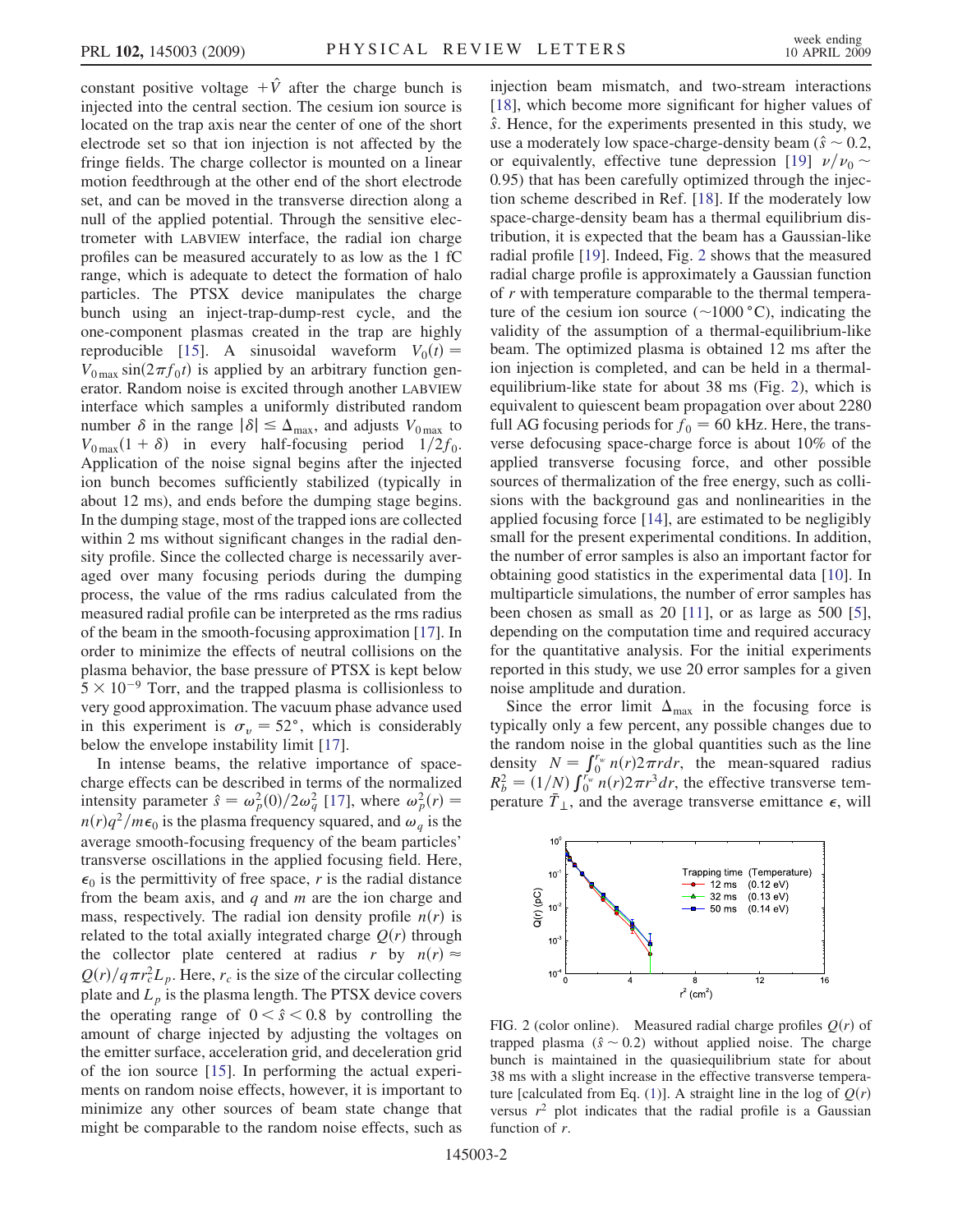<span id="page-2-2"></span>take place quite slowly. In this case, we can assume that the beam is in a quasiequilibrium state, which means that the average transverse focusing force balances both the thermal pressure force of the plasma and the space-charge force over a slow time scale. Therefore, the global force balance equation can be expressed approximately as [17]

$$
m\omega_q^2 R_b^2 = 2\bar{T}_\perp + \frac{Nq^2}{4\pi\epsilon_0},\tag{1}
$$

<span id="page-2-1"></span><span id="page-2-0"></span>and the evolution of the effective average transverse emittance can be approximated by

$$
\epsilon(t) = 2R_b \left(\omega_q^2 R_b^2 - \frac{Nq^2}{4\pi\epsilon_0 m}\right)^{1/2}.
$$
 (2)

Simulation studies [20] using the WARP 2D code [21] indicate that the free energy available from the noise-induced envelope oscillations is converted into an increase in the rms beam size through the action of the nonlinear spacecharge force for similar experimental condition as in the present study. Hence, Eq. ([2\)](#page-2-1) is expected to be a valid approximation which allows us to estimate the approximate emittance growth due to the random noise, simply by using the values of N and  $R<sub>b</sub>$  measured in the experiments. However, when there exists a significant population of lowdensity halo particles below the detection limit (*&*1 fC) of the charge collector, then the emittance calculated from Eq. [\(2](#page-2-1)) necessarily underestimates the actual mean transverse emittance. Particles far away from the beam core  $(\sqrt{2}R_b)$  are of course weighted more heavily in calculating the emittance in the simulations [12,21].

To characterize the statistical properties of the beam response to the random noise, we make use of the onaxis charge  $Q(r = 0)$ . Figure 3 shows the time history of the statistical average  $\mu$  and the standard deviation  $\sigma$  of the on-axis charge computed over an ensemble of 20 random error samples. The average of the on-axis charge decays almost linearly with the duration of the noise up to 25 ms. After 25 ms, the decay rate becomes somewhat rapid, which is likely related to the production of halo particles (see Fig. 4) and the resultant enhanced particle loss. Because of the relatively small number of error samples, it is not clear if the beam response is a random-walk-like diffusion process ( $\sigma \propto t^{1/2}$ ). However, the general tendency is that the standard deviation of the on-axis charge increases with time, which strongly suggests that the fluctuations in the on-axis charge measurements originate from the applied noise rather than from instrumental uncertainties (i.e.,  $\sigma \approx$  const.) or statistical fluctuations (i.e.,  $\sigma \propto$  $\sqrt{\mu}$ ) [22].

When the beam is in a thermal-equilibrium-like state, the on-axis density can be represented by a single parameter that effectively characterizes the variation of the equilibrium density profile from one error sample to another for a given noise amplitude and duration [19]. Hence, except for the case where there is a significant departure from the thermal equilibrium state, we can infer the rms radius  $R_b$ 



FIG. 3 (color online). Time history of (a) the statistical average, and (b) the standard deviation of the on-axis charge computed over an ensemble of 20 random error samples. Dashed lines are drawn to indicate linear behavior of on-axis charge decay.

averaged over the ensemble of 20 error samples by using the statistical properties of the on-axis charge summarized in Fig. 3. By measuring a single radial profile for a given noise amplitude and duration, with a specified error sample that gives  $Q(r = 0) \approx \mu$ , we can effectively obtain the ensemble-averaged  $R_b$ . Otherwise, it would be necessary to measure the radial profile for every error sample, which requires 360 independent radial profile measurements to scan the entire parameter range, and would be vulnerable to any drift in the experimental conditions. In the present study, the processes of choosing an appropriate error sample and measuring the corresponding radial profile have



FIG. 4 (color online). Measured radial charge profiles  $Q(r)$ with different noise amplitudes and durations. Initially, the trapped plasma is in a thermal-equilibrium-like state, for which  $Q(r)$  is a straight line in the log versus  $r^2$  plot.